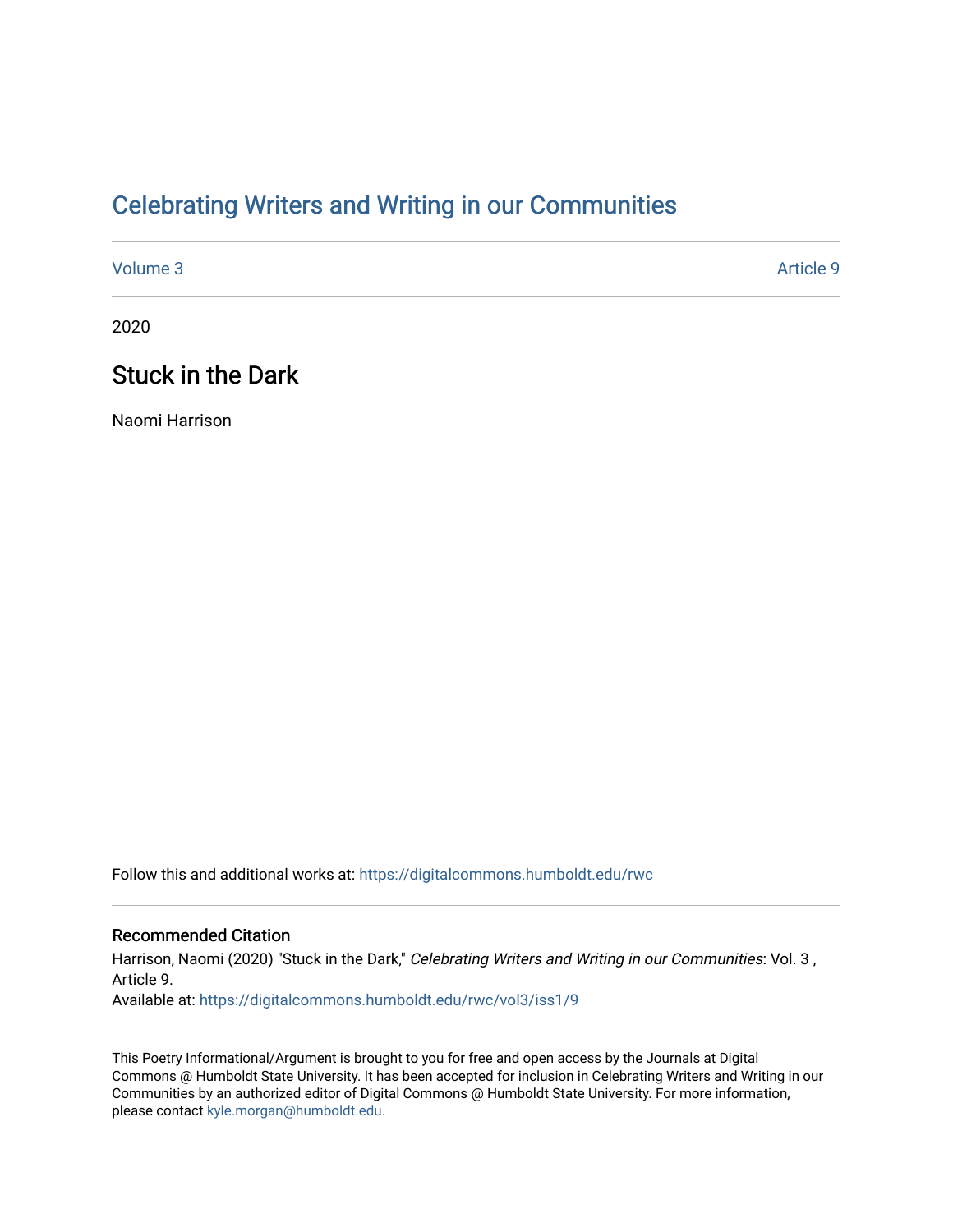Harrison: Stuck in the Dark

# **Stuck in the Dark**

## **By Naomi Harrison**

I've felt the darkness before But not like this I'm alone, I'm void, I'm numb I can't feel the cold I've been in anymore And my tears are sinking into the ground.

I lie alone in this still black place I don't know why. There is pain of a different sort That I've ever experienced. At least in this life.

There is no warm to this nothingness No heat or light or joy All there is is Black Cold Nothing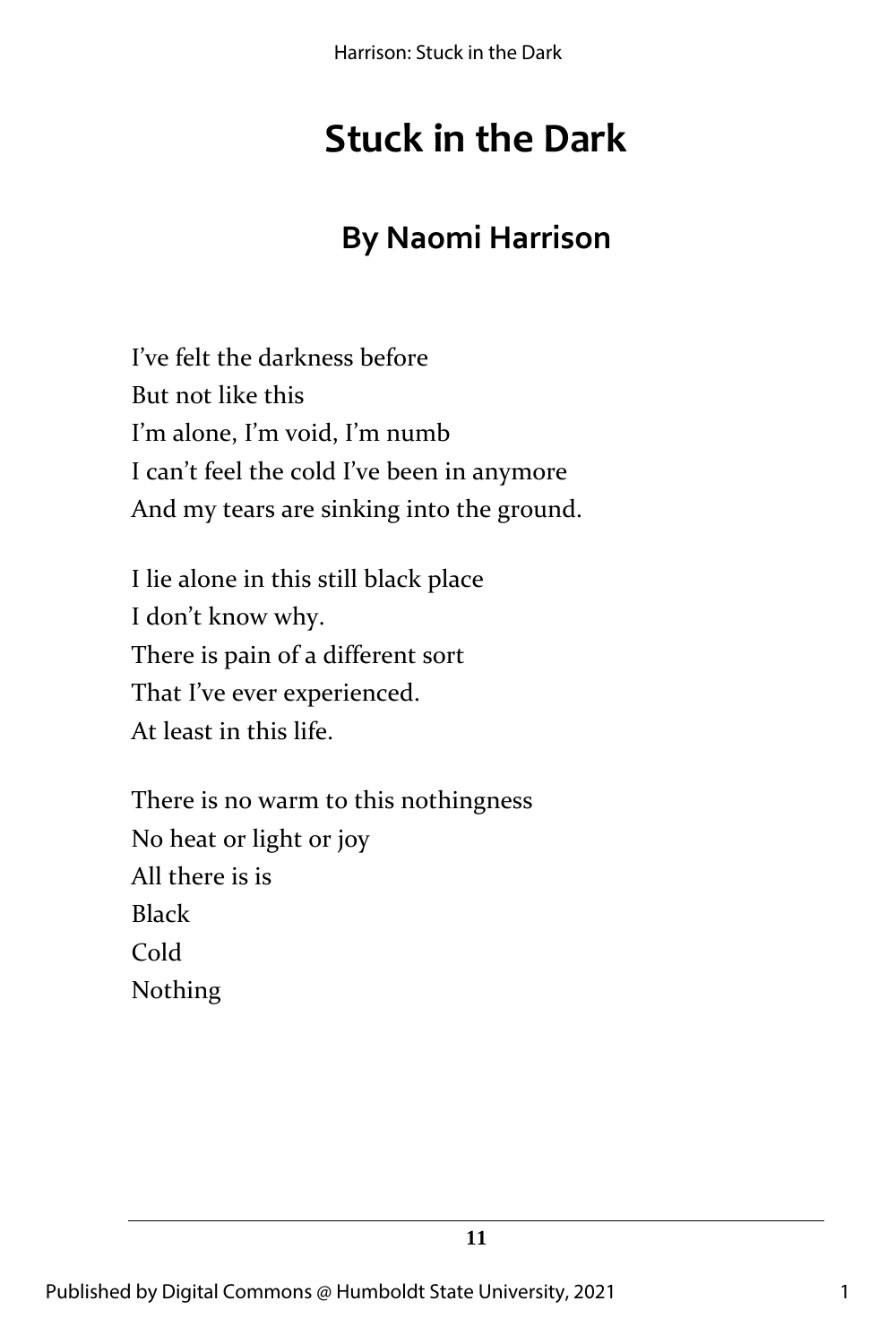There's a void where my heart where used to be And it's sucking me in A black hole of my own design. I try to claw at my chest, but - I can't move.

I'm stuck in this pit of evil I'm stuck with the voices in my head I'm stuck with the realization that I have failed I've lost everything. Everything.

A ray of light bursts through my memory-Someone opens the door. A friend I've never thought Could be there for me. They embrace me.

Could the words they're whispering be true? Am I worth anything? Am I more than just a shadow on the ground? Am I alive and… possible? Am I loved?

Are there people out there who think of me And don't cringe? Are there people who love me for who I am? No It can't be.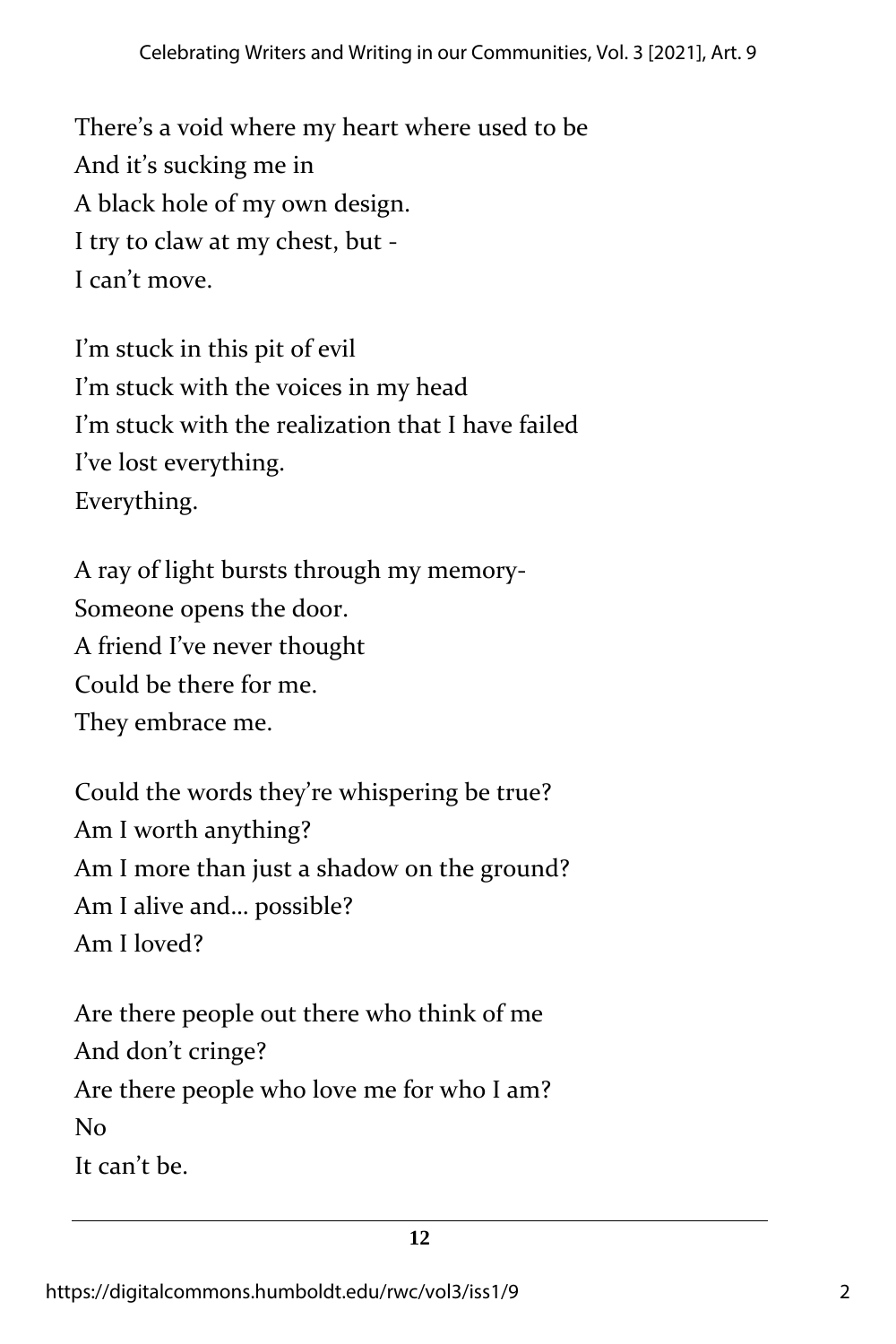I'm such a terrible person. I shouldn't exist. But they don't think so. My amazing friend who whispers words of comfort. They… love… me

NO IT CAN'T BE TRUE I'M UNLOVABLE I'M A HORRIBLE TERRIBLE CREATURE And yet…

They say they are there for me. They say they love me. Are they lying, just to watch me suffer? They know I hate this Are they against me?

I don't know what to think I can't think This pain This suffering This wave that pulls me under

But my friend dives under with me And holds my hand And pulls me towards the shore Tentatively, I follow. They're all there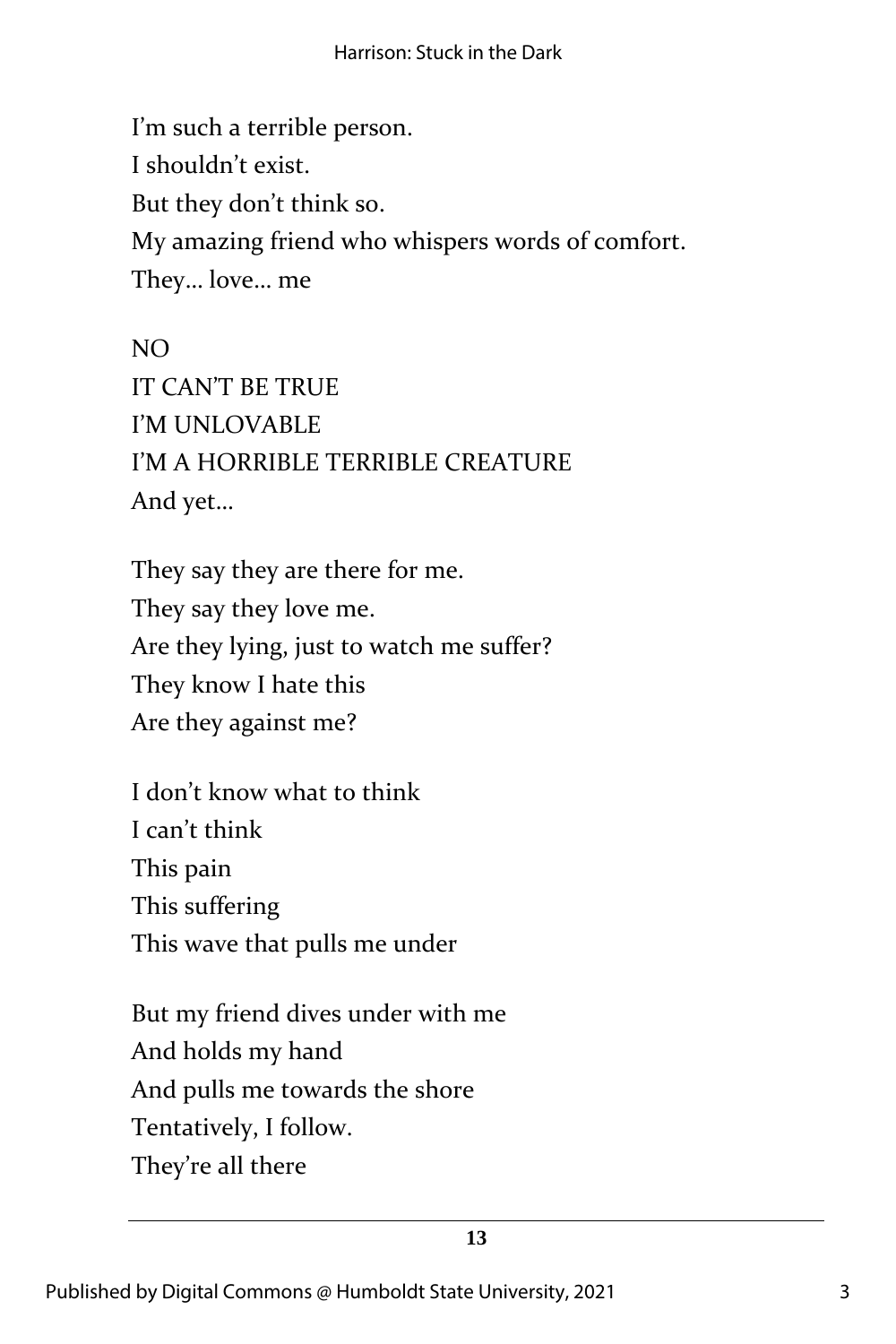Everyone I know so well The faces I've lied to But one face stands out My Friend

Maybe they don't all hate me My friend tells me so softly Is she with the darkness? No She practically bursts with light

She is my savior My hero My friend She loves me for who I am She doesn't judge

So I climb up the stairs Swim to the surface Claw my way up from the pits My friend lights a candle to dispel the dark Us in the dark

She shines with a light unconceivable She understands She is with me. I love her too. I tell her that.